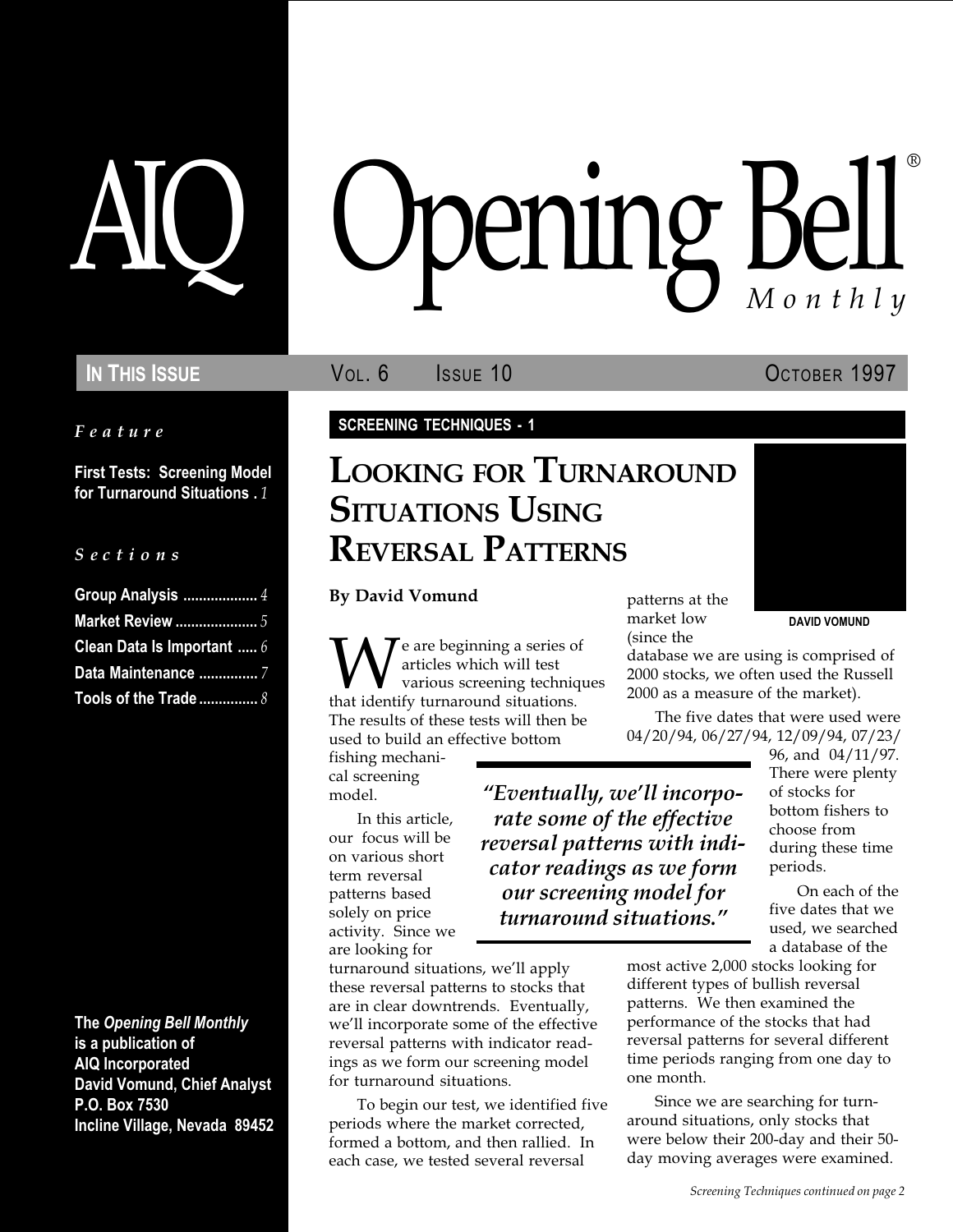## AIQ Opening Bell

#### SCREENING TECHNIQUES - 1 continued . . .



Three of the five reversal patterns utilized in this testing are based on Candlestick charts. The patterns include the Hammer, Engulfing Pattern, and Belt Hold. For information on the construction of Candlestick charts along with their terminology, please refer to AIQ's Technical Indicator Reference Manual, page 91.

#### Hammer Pattern

In the Hammer pattern, the body

## PLEASE SEND CORRESPONDENCE TO:

Opening Bell Monthly G.R. Barbor, Editor P.O. Box 7530 Incline Village, NV 89452

AIQ Opening Bell Monthly does not intend to make trading recommendations, nor do we publish, keep or claim any track records. It is designed as a serious tool to aid investors in their trading decisions through the use of AIQ software and an increased familiarity with technical indicators and trading strategies. AIQ reserves the right to use or edit submissions.

For subscription information, phone 1-800-332-2999 or 1-702-831-2999.

© 1993-1997, AIQ Systems

is at the upper end of the trading range (we only used white real bodies). The long lower shadow must be at least twice the height of the real body and it should have no, or a very short, upper shadow (see Figure 1).

#### Engulfing Pattern

The Engulfing Pattern is com-

prised of two Candlesticks. The second real body must engulf the prior real body. For a bullish Engulfing Pattern, the second Candle must be white (see **Figure 2**).

#### Belt Hold Pattern

Our last pattern is the Belt Hold. In the bullish Belt Hold pattern there

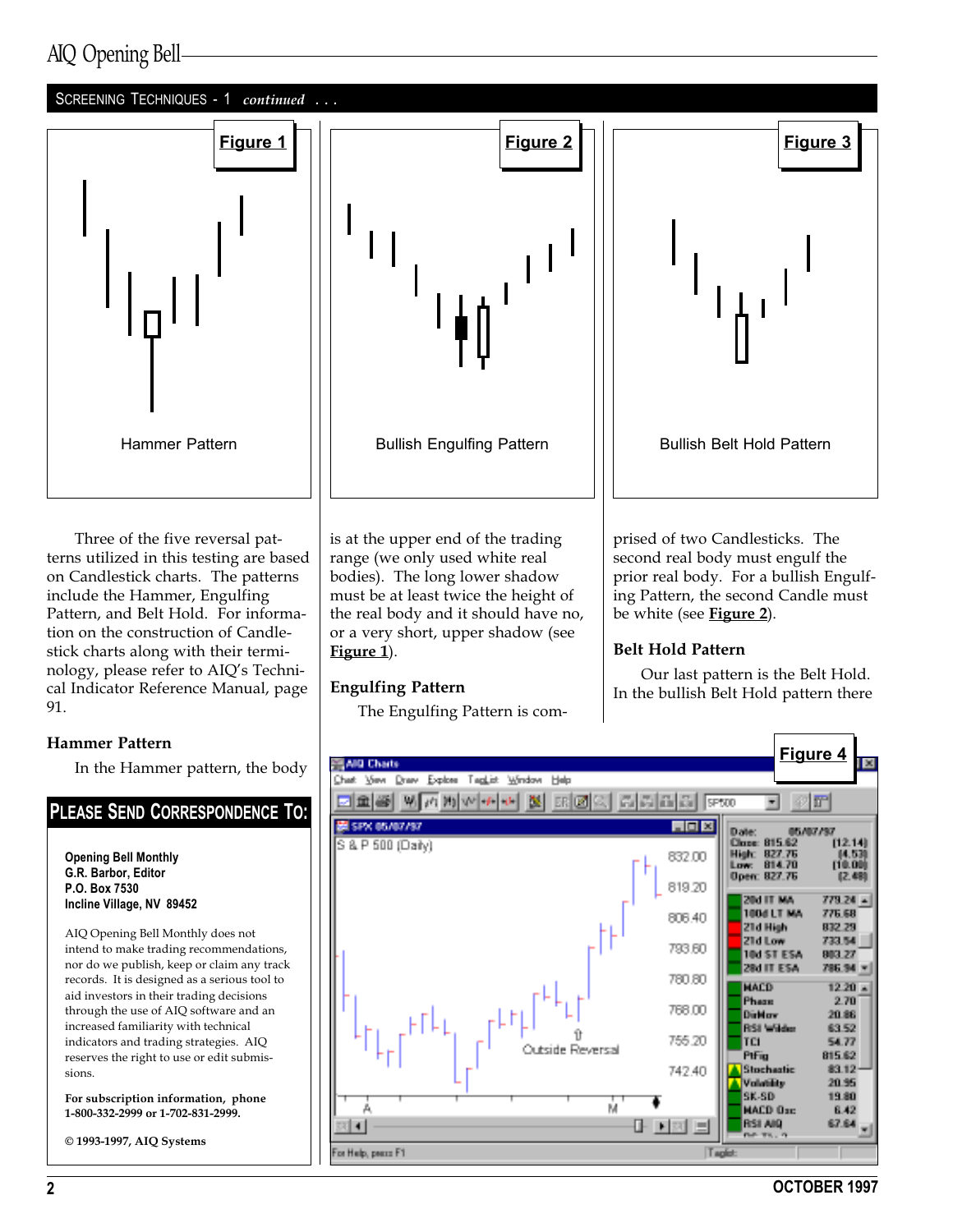Table 1

#### SCREENING TECHNIQUES - 1 continued . . .

is a strong white Candlestick which opens at or near the low and moves higher for the rest of the day. Our testing required that the upper shadow had to be less than one quarter the size of the entire Candlestick (see **Figure 3**).

#### Outside Reversal

We also tested for outside reversal days. A bullish outside day occurs when the security moves lower than its previous day's low price but closes higher than its previous day's high price.

#### Gap Reversal

A well known saying is that a stock will typically fill a gap. Therefore, our final screening was for stocks that gapped down and then two or three days later rose above the high price of the gap-down day.

#### Results of Testing

The results of our test are found in **Table 1**. Listed is the average percentage change of the stocks that fit each pattern over a one day, five day, and one month time period. For reference, we also show the percentage change figures for the Russell 2000 index.

The majority of the stocks with reversal patterns underperformed the Russell 2000. That is not too surprising because our analysis was only on stocks that were underperforming and in downtrends (the stocks were below their 50-day and 200-day moving averages).

We were hoping for better results. The results from the Belt Hold and Engulfing Candlestick patterns were very comparable, and are slightly better than the Hammer pattern. The gap reversal pattern did poorly when looking at the return the day after the buy signal but performance improved. When you look at one month after the gap reversal pattern, the results are about the same as the Candlestick patterns.

(Editors Note: This is not meant

## Avg. Percent Change after Market Reversals

For Stocks after Signals from Five Different Reversal Patterns vs. Russell 2000

|                              | $1$ Day <sup>*</sup> | 5 Days* | 1 Month* |  |  |
|------------------------------|----------------------|---------|----------|--|--|
| Russell 2000                 | 0.001                | 1.760   | 4.230    |  |  |
| Belt Hold                    | $-0.190$             | 1.390   | 3.130    |  |  |
| <b>Engulfing Pattern</b>     | $-0.190$             | 1.289   | 3.416    |  |  |
| Hammer                       | $-0.078$             | 1.125   | 2.087    |  |  |
| Outside Reversal             | $-0.029$             | 1.920   | 5.640    |  |  |
| Gap Reversal                 | $-0.289$             | 1.026   | 3.759    |  |  |
| * Time since reversal signal |                      |         |          |  |  |

to be a thorough testing of the effectiveness of Candlestick charting. Several Candlestick patterns will be thoroughly tested and results will be reported in an upcoming article.)

The best performer of this first test was the outside reversal pattern. It outperformed the other patterns and its return was slightly better than the Russell 2000 index.

Figure 4 illustrates an outside reversal pattern on the S&P 500. On April 28, the S&P 500 moved lower than its previous day's low but closed higher than its previous day's high.

#### Two Main Points

This first step in our creation of an effective price reversal model has taught us two main points.

First, in order to trade reversal situations, you need to incorporate more than current price activity. All of our reversal patterns are based on the price activity for either one or two days of trading. Unless you managed the trades very well, it would be hard to outperform the

market using only these patterns. Clearly, volume analysis and indicator readings need to be incorporated as well. Second, of the reversal patterns we tested, the outside reversal pattern is the most effective so it will play a role in our final screening model.

Our testing will continue in next month's issue of the Opening Bell.  $\blacksquare$ 

Visit Vomund's Web site at www.visalert.com.

## AIQ Educational Videos

Four educarional videos are now available from AIQ:

- Market Timing \$69.00
- Growth Stock Investing \$69.00
- Advanced Group Analysis \$69.00
- TradingExpert Basic Tutorial \$25.00

Package discounts available.

Call 1-800-332-2999 to order or for more information.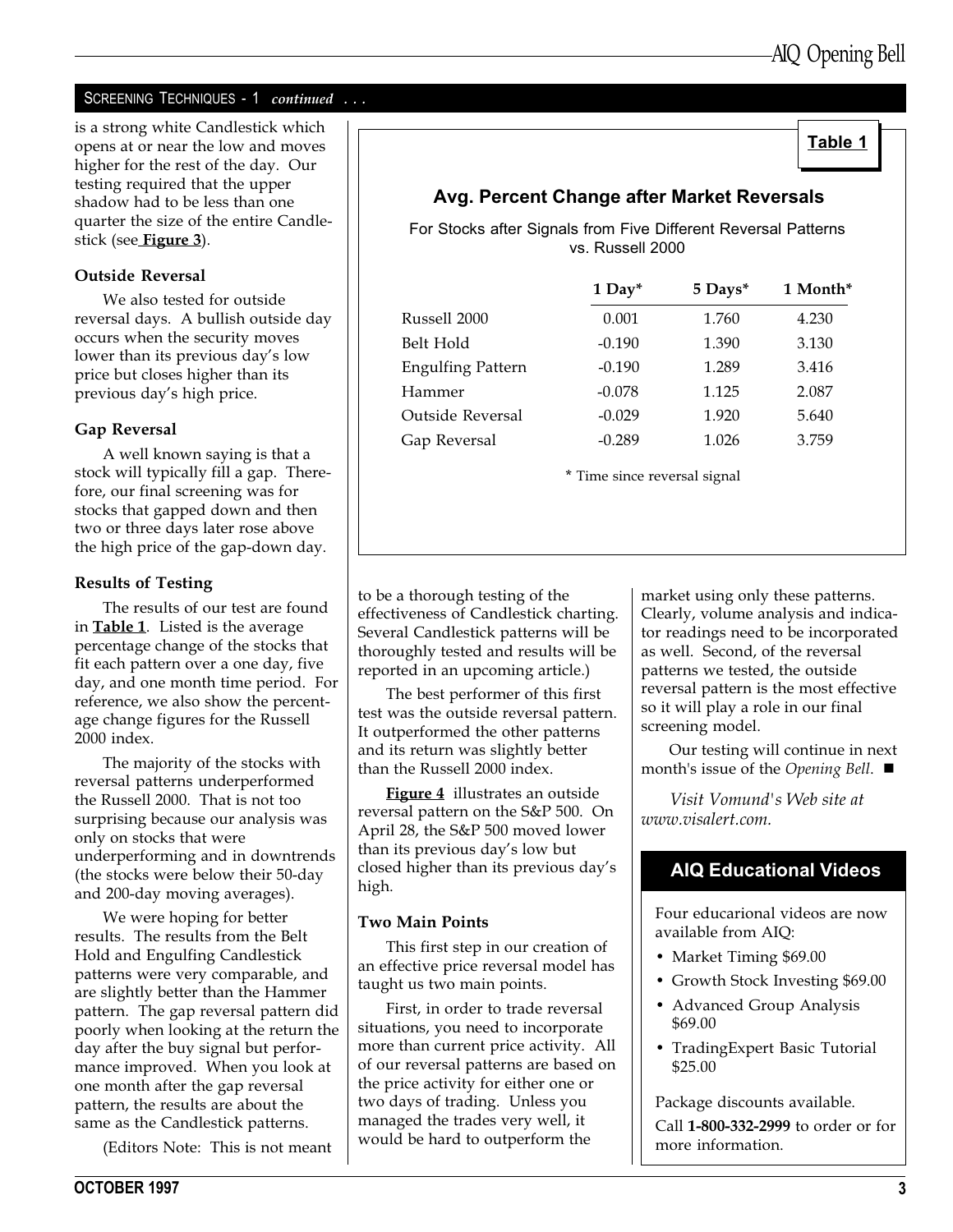#### GROUP ANALYSIS

## WHICH GROUPS HAVE A PROPENSITY  $TO$  MOVE  $-$  AND WHICH  $DON'T$

#### By David Vomund

**M** oney can be made with<br>short term trading but<br>jumping on board a hot industry short term trading but easy money is made by group. Traders who purchased trucking stocks in the first half of this year can attest to this as the group advanced about 80%.

Some industry groups are more likely to stage big advances than others. TradingExpert's Group Analysis report is short term so there may be a case where a utility group and a technology group appear near the top of the ranking. Because of its volatility, the technology group has a much greater chance of making big money.

In this article, we will examine the performance of the AIQ Pyramid industry groups in an attempt to measure which groups have a propensity to move.

To determine which groups have a propensity to move, we calculated the quarterly returns for the 85 Pyramid industry groups beginning in 1994. We counted the number of times that each group was one of the five best performers or one of the five worst performers for the quarter. The groups that often rise to the top or fall to the bottom of the quarterly Price Change report are the ones that have the inherent volatility to stage a strong advance or have a steep drop.

There were a few surprises in our test. We expected that a technology group would head the list of groups appearing at the top or bottom of the report. That wasn't the case. The industry group that appeared most often at the extremes of the Price Change report was Securities Brokers. This consists of Alex Brown,

Advanced Medical Devices Aerospace & Defense Casinos Aluminum Health Care, Providers<br>
Home Construction<br>
Home Construction<br>
Banks, Money Home Furnishings & Appli. Banks, Southern Media-Broadcasting Beverages, Misc.<br>
Metals, Precious Chemicals, Speci Metals, Precious Chemicals, Specialty<br>
Office Equipment Clothing & Fabrics Office Equipment Clothing & Fabrics<br>
Recreation, Toys Clothing Clouds Contract Clouds Securities Brokers Semiconductor & Related Food Steel Gas Companies

#### Table 2

#### Groups that Move **...and Those That Don't**

Automobile, Parts Banks, Money Center Diversified Technology<br>Electric Utilities Industrial, Diversified Insurance, Full Line Insurance, Property & Casualty Medical Supplies Oil, Integrated Majors Oil, Secondary Oilfield Equipment Paper & Forest Products Pharmaceuticals Pipelines Recreation, Entertainment

AG Edwards, Merrill Lynch, and Charles Schwab. Not surprisingly, the Semiconductor & Related group came in second.

A listing of which groups frequently appeared (five or more appearances) at the extremes of the Price Change report is found in **Table 2** along with the groups that never appeared at the top or bottom of the report. In a sense, this table shows aggressive groups and defensive groups. In a strong bullish market, pay particular attention to the list of Groups that Move. One of these will likely become the next big winner.

**Table 3** lists the groups that have appeared at the top or bottom of the

list, but on an infrequent basis. They are sorted by the number of times that they appeared as one of the top five or bottom five groups in the report.

When I began trading Fidelity sector funds based on surrogate groups, I didn't incorporate this analysis into my thinking. There were times when both the Brokerage group and the Insurance group rose to the top of the Group Analysis report with the indicators on both groups attractive. Back then, deciding which sector fund to purchase was tough; now I'll go with Brokerage every time. As seen in Table 2, the Brokerage group has the higher propensity to move.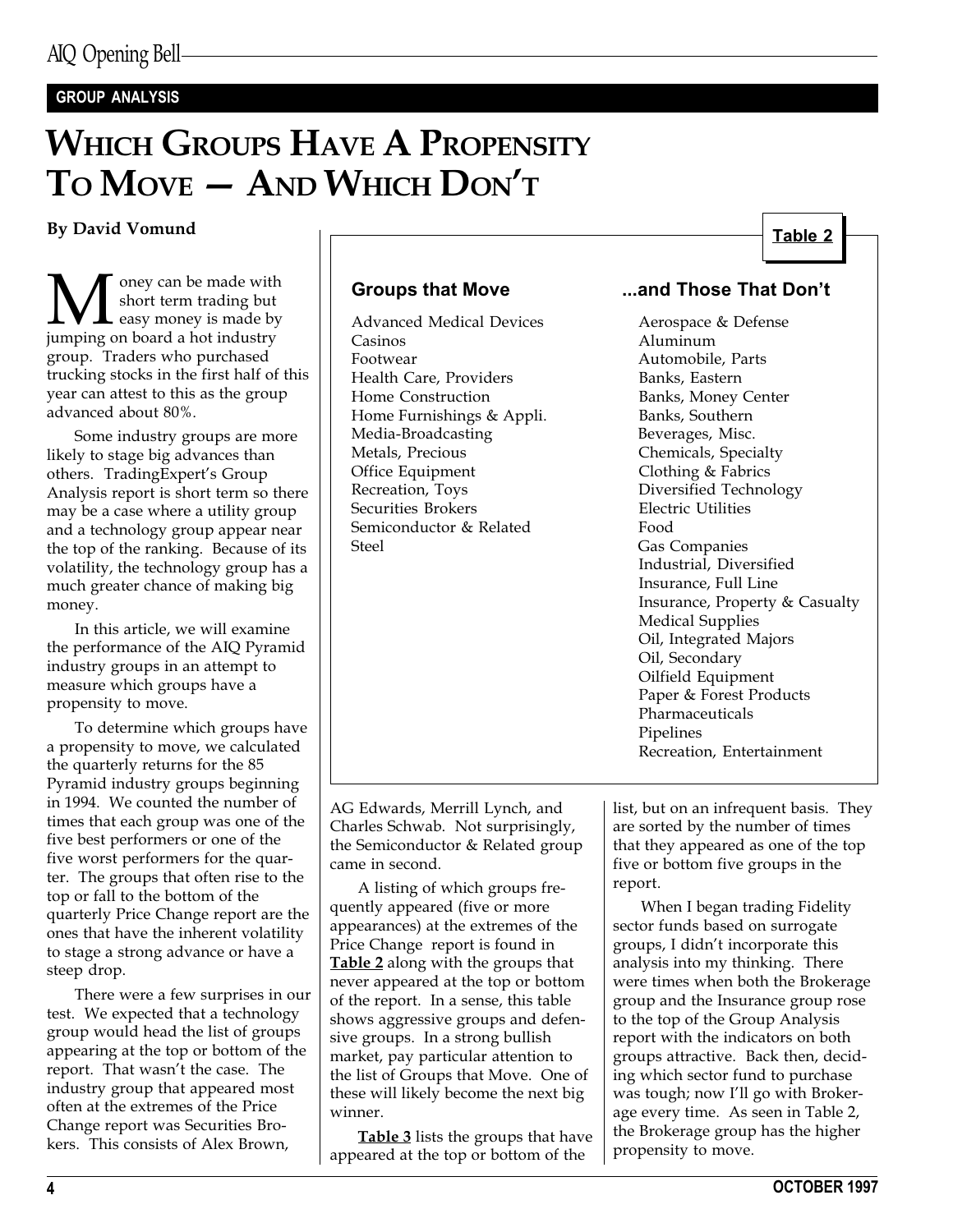Table 3

#### GROUP ANALYSIS continued ...

If you use the Pyramid industry group structure, you may want to change the description field for the groups listed under Groups that

Move in Table 2. Either make their description all capitalized or add asterisks to their title. Then, when they appear on a report, they'll stand

out and you'll pay more attention to them.  $\blacksquare$ 

| Group                     | Count          | Group                        | Count |
|---------------------------|----------------|------------------------------|-------|
| Airlines                  | 4              | Banks, Central               |       |
| Communications            | 4              | Banks, Western               |       |
| Media, Publishing         |                | <b>Building Materials</b>    |       |
| Retailers, Apparel        | 4              | Chemicals, Commodity         |       |
| Trucking                  | 4              | Financial Services, Divers.  |       |
| Air Freight & Couriers    | 3              | Heavy Construction           |       |
| Computer, Networks        | 3              | Industrial & Commerical Sys. |       |
| Computers & Information   | 3              | Insurance, Life              |       |
| Containers & Packaging    | 3              | Metals, Non-Ferrous          |       |
| Heavy Machinery           | 3              | Oil, Drilling                |       |
| Industrial, Technology    | 3              | Pollution Waste Mgmt.        |       |
| Medical & Biotechnology   | 3              | Railroads                    |       |
| Savings & Loans           | 3              | Restaurants                  |       |
| Cosmetics & Personal Care | 2              | Retailers, Broadline         |       |
| Retailing, Specialty      | $\overline{2}$ | Retailers, Food              |       |
| Software & Processing     | $\overline{2}$ | Telephone Systems            |       |
| Transportation Equipment  | $\overline{2}$ | Tobacco                      |       |
| Automobile, Manufacturing | $\mathbf{1}$   |                              |       |

 $\prod$  he market's amazing advance<br>continued in the third quarter with most of the gains occurring in the broader market stocks. In the third quarter, the S&P 500 advanced 7%. The Russell 2000, the best measure of small company stock activity, doubled that return. With the broader market outpacing the S&P 500 index, about 80% of domestic equity mutual funds outperformed the index funds on the quarter. For the year, the S&P 500 is up 27.9% and the Russell 2000 is up 25.2%. The biggest winner is the technology heavy Nasdaq Composite which is up 30.6%.

In late August, the S&P 500 successfully re-tested its correction low. On September 2 the market staged a strong rally and AIQ registered a 100 up market timing buy signal. After that buy signal, the S&P 500 rallied to its August recovMARKET REVIEW

ery high level but was unable to penetrate resistance. The market made a third test of the correction lows and another market timing buy signal was registered. A 96 up Expert Rating came on September 12. The market rallied and on September

16 the S&P 500 broke above its trading range. At the end of the month, the S&P 500 was trading between 937 and its all-time high price of 960. While the S&P 500 was consolidating, the Russell 2000 continued its advance and was at a new all-time high at month's end.

With the strength in the Russell 2000 there were plenty of advancing industry groups. The biggest gainers were in Securities Brokers, Recreation-Toys, and Media-Broadcasting. All of these groups advanced over 20% in August.  $\blacksquare$ 

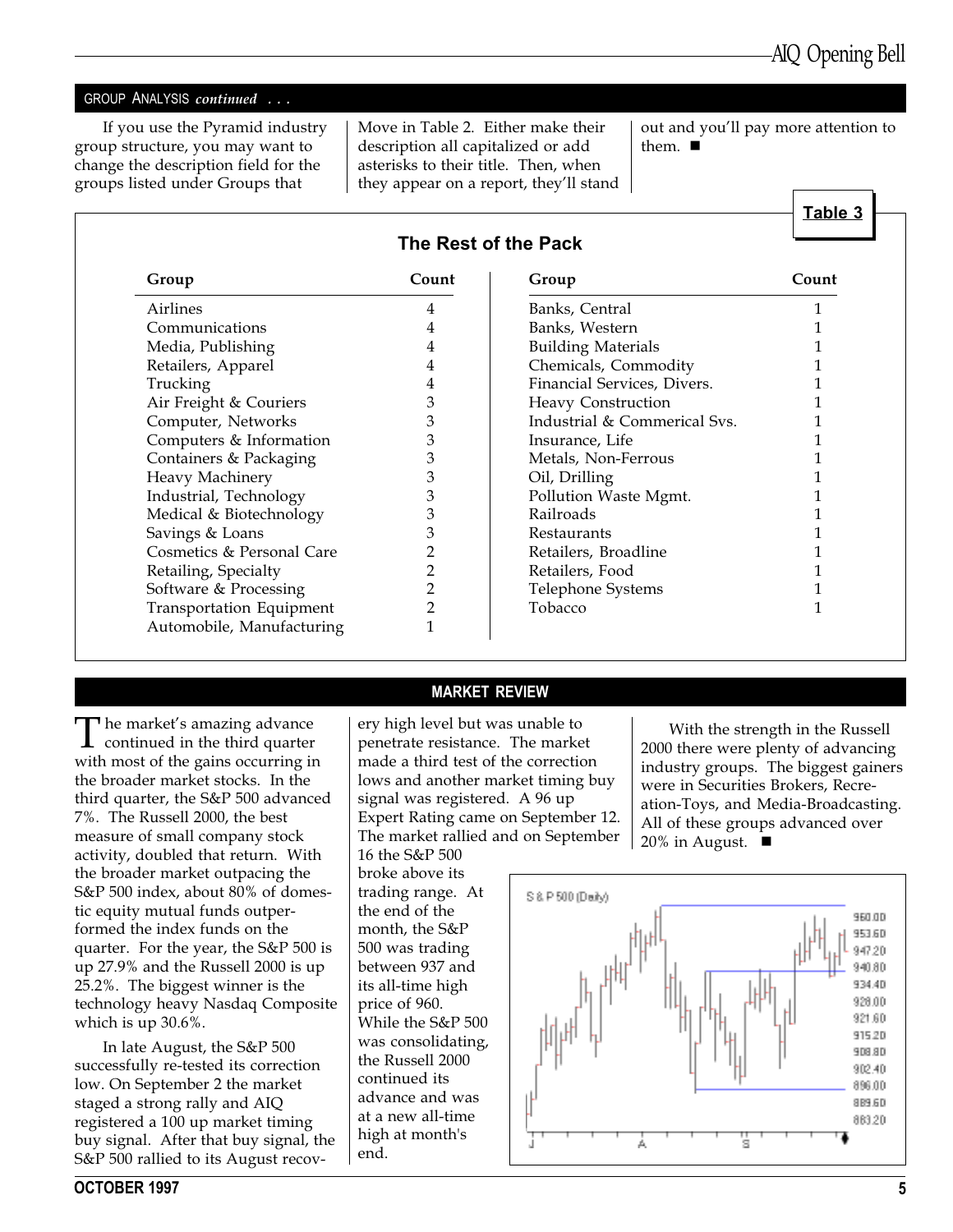#### DATA MAINTENANCE

# CLEAN DATA IS IMPORTANT! THREE THINGS TO DO NOW

#### BY David Vomund

An article on data maintenance<br>is not nearly as interesting as<br>strategies, but it can be just as is not nearly as interesting as one on stock selection important. Time should be spent on maintaining clean data and we hope that the stock Data Maintenance section of this newsletter helps with this task. In this article, we will discuss three quick and easy tasks AIQ users should periodically perform to help improve the quality of their databases.

#### Task #1. Delete Inactive Tickers

Do you have an ever growing list of inactive tickers (stocks that don't trade anymore) in your database? For most users, the list of inactive tickers is so long that it is necessary to scroll up in the message file in order to see if any stocks had a price change of 25% or more.

Before the recent windows versions of TradingExpert, inactive stocks had to be manually deleted. This is no longer the case.

In Data Manager, simply go to Utilities and then select Delete Non-Trading Stocks. Any stock that has not traded over a time period that you specify will automatically be deleted.

#### Task #2. Fix the Start Dates

Have you seen a stock on which the Trading Bands don't fit as expected? The bands might start at the bottom of your screen (Figure 5) or the price action never reaches the upper band (Figure  $6$ ). If this is the case, the stock has a bad start date.

This most often occurs if the stock's start date is earlier than the date the stock began trading. TradingExpert users should periodically fix the start dates for all of the



stocks in their databases. This is easy to do.

In Data Manager, go to Utilities and then select Check Ticker Data. In the dialog box that appears, select All Tickers in the Source section and select All Dates in the Range section. Make sure Stocks is selected in the Check Only section, then put a check mark next to Fix Start Dates in the Tasks section. This will correct all start date problems.

#### Task #3. Reload History for AIQ's Market Timing Model

We've saved the most important task for last. Most users pay close attention to AIQ's buy and sell signals on the overall market (symbol DIIA). Yet, I'm always amazed how many users get false signals as a result of bad data.

In my weekly newsletter, I report when AIQ gives a buy or a sell

signal. When a signal is registered, I can count on at least a dozen calls from subscribers who did not get the same signal on their systems. One piece of bad market timing data, even if eight months ago, can affect today's Expert Rating.

Most people get bad data by downloading too early after the market closes. This sometimes happens because after the download the data vendor corrects an error that was previously posted. Bad data for the market is easily corrected.

To make sure your market timing signals are correct, perform often a Reload History (in Data Retrieval) on the selected ticker DJIA. At a minimum, a Reload History should be performed every week for the prior week.

I go even farther than this. Before updating my entire database, I'll first do a Reload History on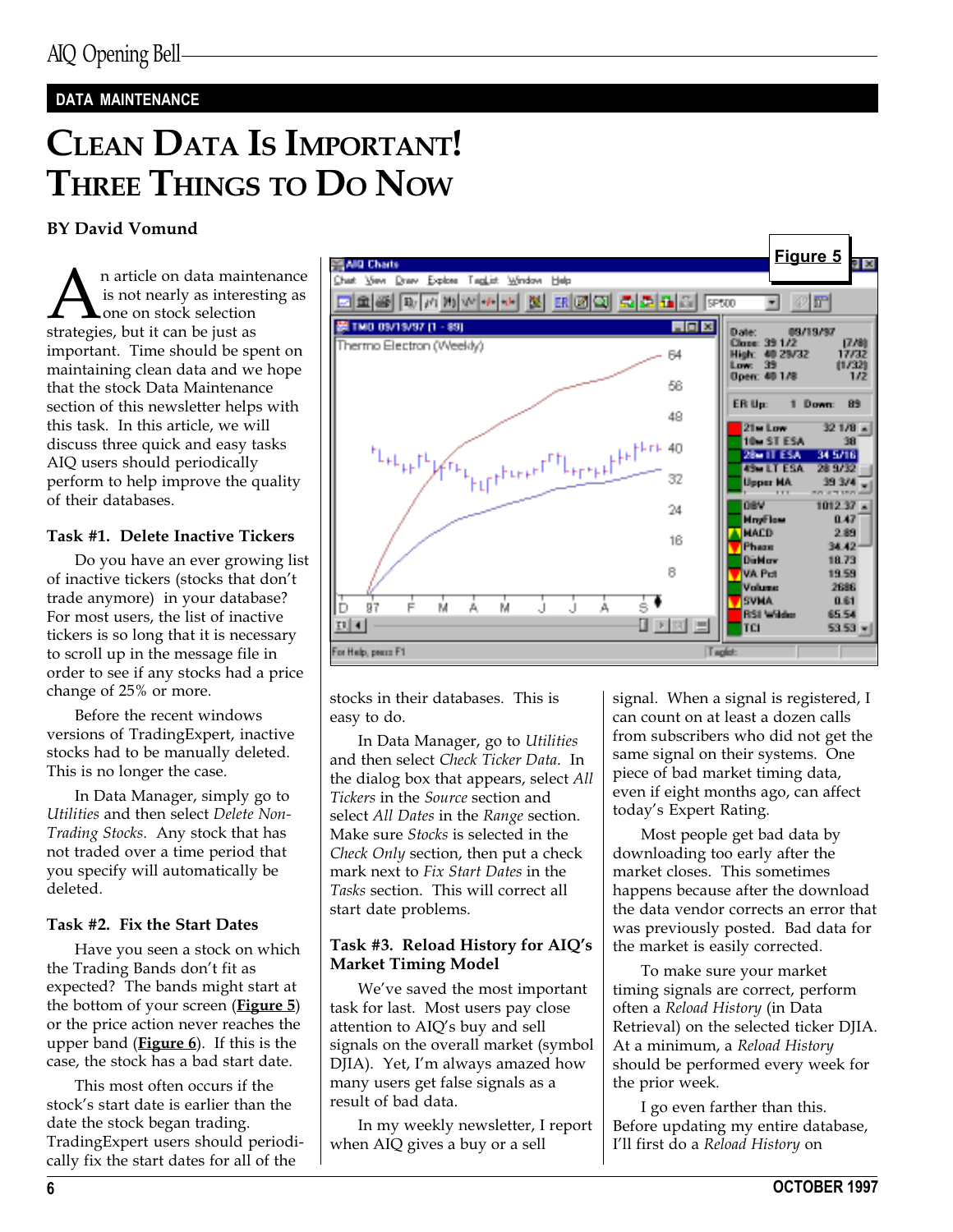#### DATA MAINTENANCE continued ...

symbol DJIA for the previous three days. I do this every day. This way, if the data vendor makes any change to the market breadth or volume numbers, I'll get that change on my system.

If you have never performed a Reload History on the symbol DJIA, do one now for the previous year and then perform a Reload History often.

In the Market Review section of this newsletter, we list the latest buy and sell signals so you can verify the accuracy of your signals. These signals will correspond to Dial/Data and Interactive Data users. People who retrieve data through Telescan will get different signals (see September 1997 Opening Bell).  $\blacksquare$ 



#### STOCK DATA MAINTENANCE

#### The following table shows past and future stock splits and large dividends:

| <b>Stock</b>             | Ticker      |     | Split/Div. Approx. Date | <b>Stock</b>       | Ticker      |     | Split/Div. Approx. Date |
|--------------------------|-------------|-----|-------------------------|--------------------|-------------|-----|-------------------------|
| Con Agra Inc.            | CAG         | 2:1 | 10/02/97                | Fluke Corp         | <b>FLK</b>  | 2:1 | 10/16/97                |
| MBNA Corp.               | <b>KRB</b>  | 3:2 | 10/02/97                | Lilly (Eli)        | <b>LLY</b>  | 2:1 | 10/16/97                |
| Edwards AG               | AGE         | 3:2 | 10/02/97                | Arrow Electronics  | <b>ARW</b>  | 2:1 | 10/16/97                |
| Gannett Co.              | <b>GCI</b>  | 4:3 | 10/07/97                | Burl. Coat Factory | <b>BCF</b>  | 6:5 | 10/17/97                |
| Harleysville Group       | <b>HGIC</b> | 2:1 | 10/07/97                | Romac Int'l        | <b>ROMC</b> | 2:1 | 10/20/97                |
| Reliability Inc.         | <b>REAL</b> | 2:1 | 10/07/97                | Amplicon Inc.      | AMPI        | 2:1 | 10/20/97                |
| Norfolk Southern         | NSC         | 3:1 | 10/10/97                | AFC Cable Sys.     | AFCX        | 5:4 | 10/21/97                |
| Mercury General          | <b>MCY</b>  | 2:1 | 10/10/97                | Tyco Int'l         | <b>TYC</b>  | 2:1 | 10/23/97                |
| Friede Goldman Int'l     | FGII        | 2:1 | 10/13/97                | Rexall Sundown     | <b>RXSD</b> | 2:1 | 10/24/97                |
| Barra Inc.               | BARZ        | 3:2 | 10/14/97                | Proffitt's Inc.    | <b>PFT</b>  | 2:1 | 10/28/97                |
| <b>Applied Materials</b> | AMAT        | 2:1 | 10/14/97                | Global Industries  | <b>GLBL</b> | 2:1 | 10/28/97                |
| <b>DBT</b> Online        | <b>DBT</b>  | 2:1 | 10/15/97                | MBIA Inc.          | MBI         | 2:1 | 10/30/97                |
| Merrill Corp.            | <b>MRLL</b> | 2:1 | 10/16/97                |                    |             |     |                         |

#### Trading Suspended:

Smiths Food & Drug (SFD), Alex Brown (AB), Culbro Corp. (CUC), Tandem Comp. (TDM)

#### Name/Ticker Changes:

Inacom Corp. (INAC) to Inacom Corp. (ICO) Penn Virginia Corp. (PVIR) to Penn Virginia Corp. (PVA)